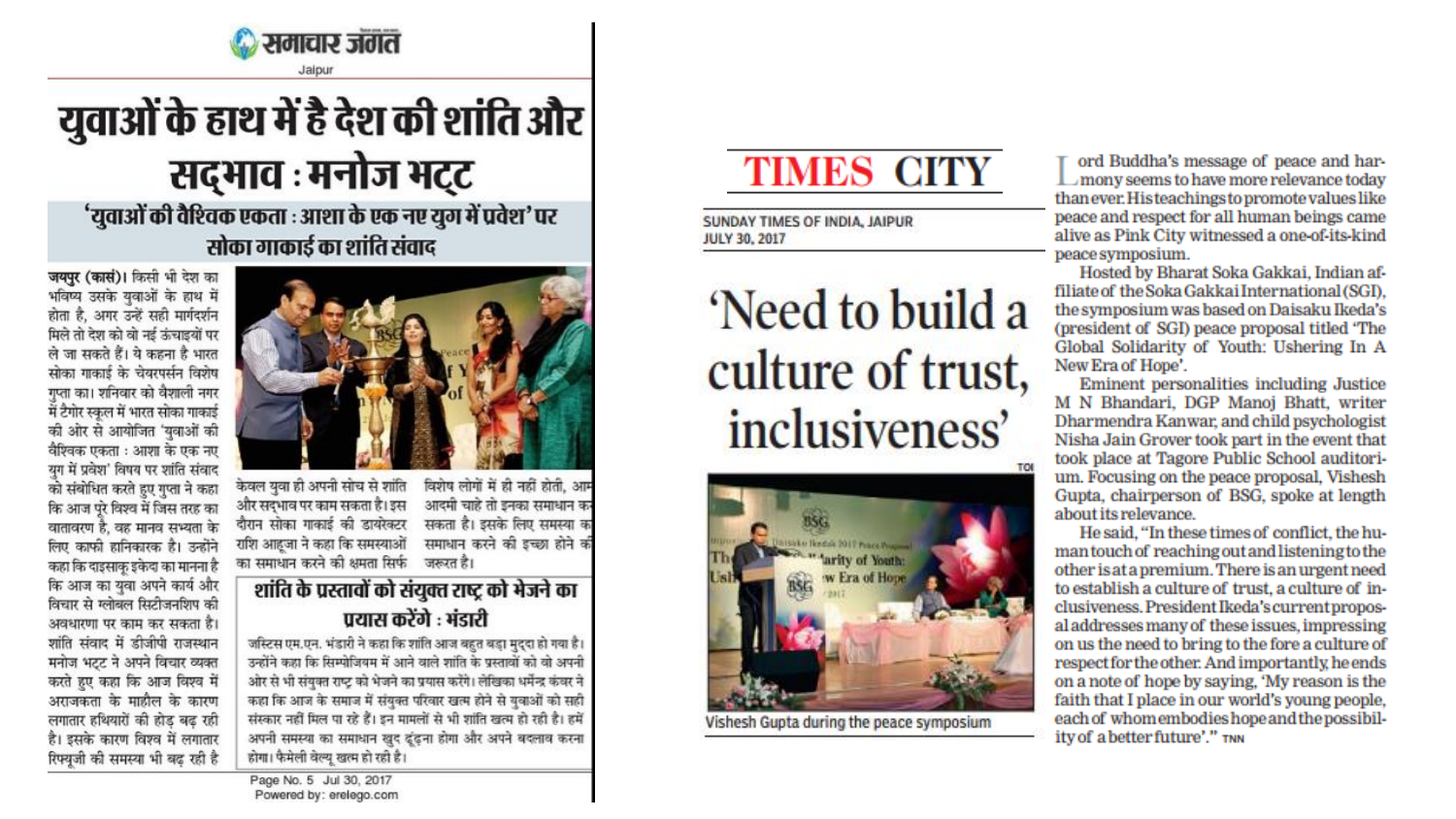

### **Buddhist philosophy of peace, harmony propounded at symposium**

Jaipur, Jul 30 (PTI) The Buddhist philosophy of peace, harmony and respect for all human beings was propounded at a peace symposium here by the Bharat Soka Gakkai, the India affiliate of the Soka Gakkai International (SGI) of Japan.

Based on a peace proposal The Global Solidarity of Youth: Ushering in a New Era of Hope by the SGI president, Daisaku Ikeda, the symposium held last night discussed ways to awaken people towards global issues that pose a threat to humanity.

"There is an urgent need to establish a culture of trust and inclusiveness. The peace proposal by the SGI president, Ikeda, addresses current problems in the world and how on the basis of Buddhist philosophy these problems can be solved. Ikeda suggests various action points in order to address these problems," chairperson Bharat Soka Gakkai (BSG) Vishesh Gupta said.

"The action points which was brought out in the peace proposal pertain to the refugee crisis in the world, climate change and gender inequality, and how to overcome the problems of xenophobia and hatred. Ikeda also talked about how we can abolish nuclear weapons, so that the future of mankind is secure and protected in times to come," he said.

The peace proposal is the key to address global issues as the action plan is intended to awaken individuals, who can play a constructive role, Gupta said. "From the Buddhist point of view, every person in his own way can solve the problems arising from three poisons-- fear, greed and hate -- and these are the negative tendencies in the minds of people. "If we overcome these by undergoing inner change in life, then we can create positive forces and bring about a change,? he said.

Rajasthan High Court Judge M N Bhandari said there is a need to deliberate and take positive action for restoring global peace in times of proliferation of arms and nuclear weapons.

He said the threat of terrorism is also growing worldwide and collective effort for global peace is of utmost necessity. Rajasthan Director General of Police Manoj Bhatt and writer Dharmender Kanwar among others addressed the symposium which was attended by nearly 900 people, including youths.

The speakers deliberated on the issues of refugees in the Middle East, global climate change and role of youths in promoting human values. Such symposiums are organised every year on the basis of the peace proposal submitted by the SGI chairperson said its associate V K Kalra. SGI is an organisation that seeks to promote the values of peace and respect, and BSG is its Indian affiliate, he said. PTI SDAANB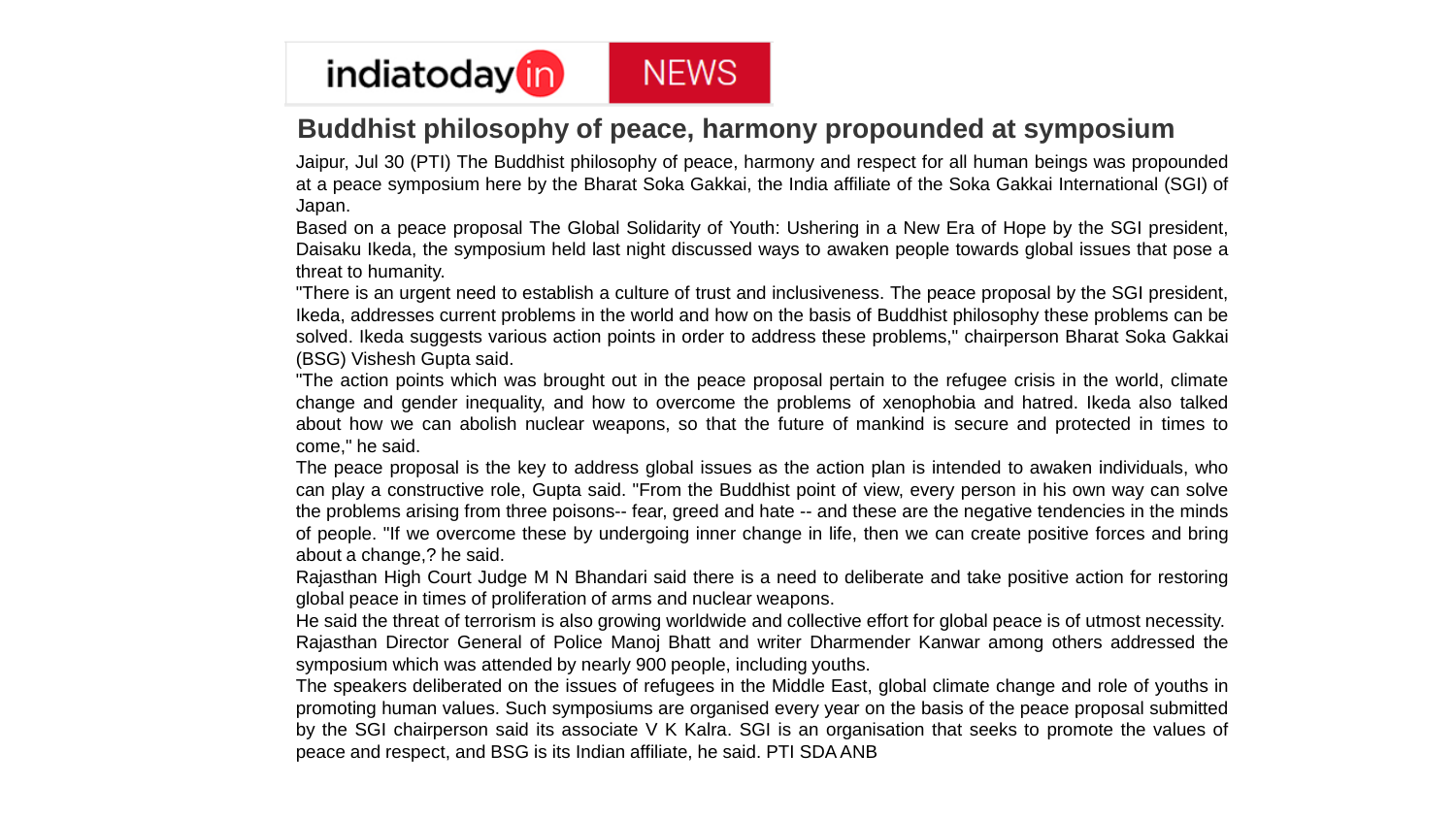

### 30 JULY 2017 Last Updated at 4:41 PM

Buddhist philosophy of peace, harmony propounded at symposium

**"The action points which was brought out in the peace proposal pertain to the refugee crisis in the world, climate change and gender inequality, and how to overcome the problems of xenophobia and hatred Ikeda also talked about how we can abolish nuclear weapons, so that the future of mankind is secure and protected in times to come," he said**

Jaipur, Jul 30 The Buddhist philosophy of peace, harmony and respect for all human beings was propounded at a peace symposium here by the Bharat Soka Gakkai, the **[India](https://www.outlookindia.com/newsscroll/topic/india/7965)** affiliate of the **Soka Gakkai [International](https://www.outlookindia.com/newsscroll/topic/soka-gakkai-international/144069)** (SGI) of **[Japan](https://www.outlookindia.com/newsscroll/topic/japan/8054)**.

Based on a peace proposal 'The Global Solidarity of Youth: Ushering in a New Era of Hope' by the SGI president, **[Daisaku](https://www.outlookindia.com/newsscroll/topic/daisaku-ikeda/157465) Ikeda**, the symposium held last night discussed ways to awaken people towards global issues that pose a threat to humanity.

"There is an urgent need to establish a culture of trust and inclusiveness. The peace proposal by the SGI president, Ikeda, addresses current problems in the world and how on the basis of Buddhist philosophy these problems can be solved. Ikeda suggests various action points in order to address these problems," chairperson Bharat Soka Gakkai (BSG) Vishesh Gupta said. "The action points which was brought out in the peace proposal pertain to the refugee crisis in the world, climate change and gender inequality, and how to overcome the problems of xenophobia and hatred. Ikeda also talked about how we can abolish nuclear weapons, so that the future of mankind is secure and protected in times to come," he said.

The peace proposal is the key to address global issues as the action plan is intended to awaken individuals, who can play a constructive role, Gupta said. "From the Buddhist point of view, every person in his own way can solve the problems arising from three poisons-- fear, greed and hate -- and these are the negative tendencies in the minds of people.

"If we overcome these by undergoing inner change in life, then we can create positive forces and bring about a change," he said. **Rajasthan High Court** Judge M N Bhandari said there is a need to deliberate and take positive action for restoring global peace in times of [proliferation](https://www.outlookindia.com/newsscroll/topic/rajasthan-high-court/18025) of arms and nuclear weapons.

He said the threat of terrorism is also growing worldwide and collective effort for global peace is of utmost necessity.

Rajasthan Director General of Police **[Manoj](https://www.outlookindia.com/newsscroll/topic/manoj-bhatt/13390) Bhatt** and writer **[Dharmender](https://www.outlookindia.com/newsscroll/topic/dharmender-kanwar/157466) Kanwar** among others addressed the symposium which was attended by nearly 900 people, including youths. The speakers deliberated on the issues of refugees in the Middle East, global climate change and role of youths in promoting human values. Such symposiums are organised every year on the basis of the peace proposal submitted by the SGI chairperson said its associate V K Kalra. SGI is an organisation that seeks to promote the values of peace and respect, and BSG is its Indian affiliate, he said.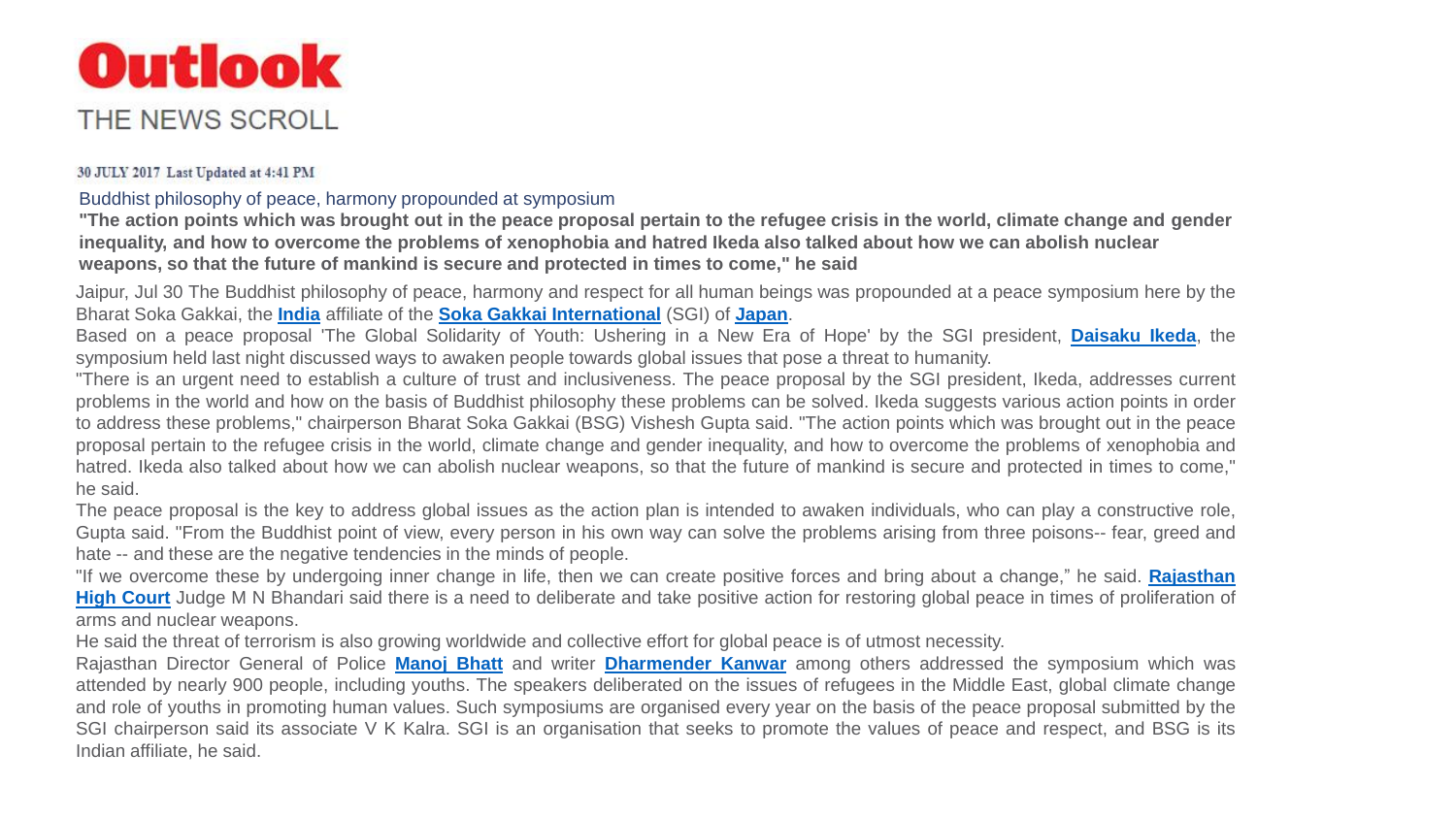# DGP shares his 'chanting mantra' for retirement



DGP Manoj Bhatt speaking during the event.

### **DNA Correspondent @jaipurdna**

The DGP of Rajasthan, Manoj Bhatt has chalked out his retirement plans; he plans to chant and bring happiness and good luck in his life. Bhatt has held the position of the top cop in the state for the last two and a half years and retires on Monday.

Action and drama in the life of a policeman is diametrically opposed to peace, meditation and calm that the outgoing DGP spoke about on Saturday. Bhatt showed a side to him that is quite different from the public image. he spoke about his love for spicy food and his delicate easily upset stomach.

Giving a glimpse to his side where his taste buds conspire with the weather and wash away reason Bhatt said, "It has been raining today and I ate a

### **SPECIAL THANKS TO...**

**DGP Manoj Bhatt said that he hopes** he has brought some positive changes in the dept and he gives all the credit to his senior DGPs and specially MN Bhandari, HC judge of Rajasthan.

mirchi bada. I know its is bad for the stomach, but its deadly if one does not what is cooked by the wife," he said with a twinkle in his eyes. "The stuffed chilli is deadly can make you skip events. The one I ate too did not agree with me and I had to get someone to chant for me in my drawing room for over and hour. The chanting worked miracles and here I am strong on my feet, at the dias and enthusiastically

speaking to you," Bhatt added.

He was addressing a symposium on Soka Gakkai International President's 2017 Peace Proposal, held at Tagore Public School on Saturday evening.

Once he got talking about the powers of chanting, the chief of khakhi could not be stopped. He explained that his love for chanting was not new. in fact he had been practicing it since a long time. "I did chanting for many years. Lots of good things happened to me during that time. My daughter got married and I got a beautiful son-inlaw. My son also got married and gave me a daughter-like bahu. Things were going on beautifully and then I got this assignment (as DGP). It was learning experience, but my chanting stopped. So now, I'll have time to start my chanting again," Bhatt said.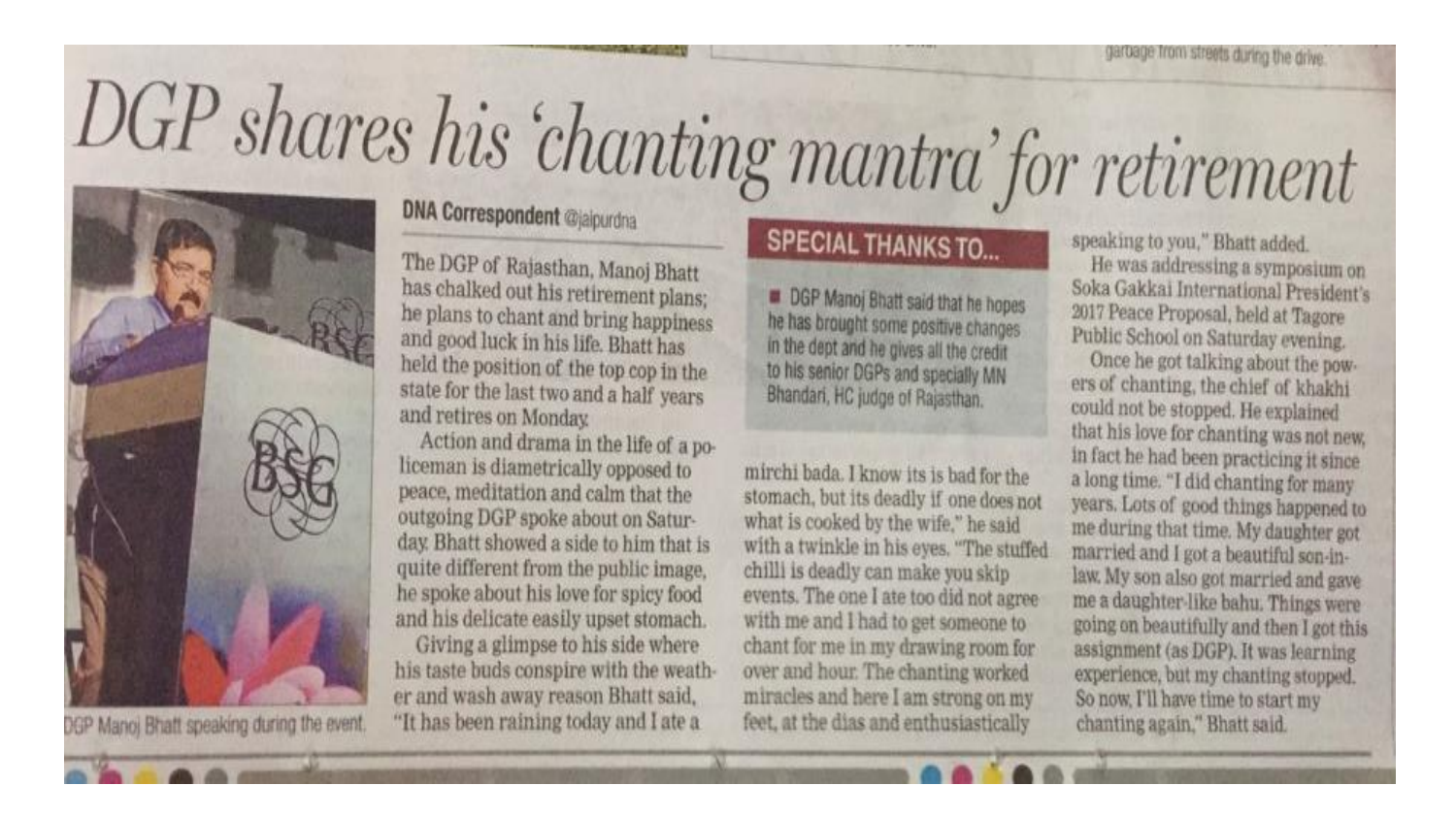## दैनिक नवज्योति 80 **जयापुर** <sub>जयपुर, रदिलार, 30 बुलाई 2017 **| 9**</sub> युवाओं के हाथ में है देश की शांति : गुप्ता

#### ब्दारो/नवन्दोति, जदापुर

किसी भी देश का भविष्य उसके युवाओं के हाथ में होता है, अगर उन्हें सही मार्गदर्शन मिले तो देश को बो नई उंचाइयों पर ले जा सकते हैं। ये कहना है भारत सोका गाकाई के चेयरपर्सन विशेष गुप्ता का।

भारत सोका गाकाई की ओर से शनिबार को बैशाली नगर टैगोर स्कूल में आयोजित युवाओं की बेश्विक एकताःआशा के एक नए युग में प्रवेश शांति संबाद को संबोधित करते हुए गुप्ता ने कहा कि आज पूरे विश्व में जिस तरह का वातावरण है, वह मानव सभयता के लिए काफी हानिकारक है।

सोका गाकाई की डायरेक्टर राशि आहूजा का कहना था कि समस्याओं का समाधान करने की क्षमता सिर्फ बिशेष लोगों में ही नही

होती आम आदमी चाहे तो इनका समाधान कर सकता है। इसके लिए समस्या का समाधान करने की इच्छा होने की जरुत है।

जस्टिस एमएन भंडारी ने कहा कि पीस आज बहुत बड़ा मुद्दा हो गया है। उन्होंने कहा कि सोका गाकाई की ओर से किए जा रहे शांति के प्रयासों की बह सराहना करते हैं। साथ ही इस सिम्पोजियम में आने बाले शांति के प्रस्ताबों को बो अपनी ओर से संयुक्त राष्ट्र को भेजने का प्रयास करेंगे। लेखिका धर्मेन्द्र कंबर ने कहा कि आज के समाज में आदमी की सोच बदल गई है और बह सोचता है कि जब मैं खुश नहीं तो कोई और क्यों खुश रहे। शांति संवाद में डीजीपी राजस्थान मनोज भट्ट, बाल मनोचिकित्सक निशा जैन ग्रोबर ने भी अपने बिचार ब्यक्त किए।

### वैशाली नगर में आयोजित हुआ सोका गाकाई का शांति संवाद

## 'वर्तमान माहौल मानव सभ्यता के लिए हानिकारक'

डेली न्यूज, mix रिपोर्टर

जयपुर। किसी भी देश का भविष्य युवाओं के हाथ में होता है। अगर उन्हें सही मार्गदर्शन मिले तो नई उंचाइयों पर ले जा सकते हैं। लेकिन आज विश्व में जो वातावरण है. वह मानव सभ्यता के लिए काफी हानिकारक है। यह कहना है भारत सोका गाकाई के चेयरपसंन विशेष गप्ता का। शनिवार को वैशाली नगर स्थित टैगोर स्कूल में युवाओं की वैश्विक एकता-आशा के एक नए युग में प्रवेश शांति संवाद हुआ। गुप्ता ने कहा कि आज यूथ अपने कार्य और विचार से ग्लोबल सिटीजनशिप की अवधारणा पर काम कर सकता है। विश्व में अराजकता के माहौल से हथियारों की होड़ बढ़ी है, रिफ्यूजी जैसी समस्या बढ़ी है। इसमें केवल यूथ ही शांति और सदभाव से काम कर सकता है। सोका गाकाई शांति मूल्यों को प्रमोट ਕਤ ਸਾ ਵੈ।



### संयुक्त राष्ट्र को भेजेंगे प्रस्ताव

सोका गाकाई की डायरेक्टर राशि आहूजा ने कहा कि समस्याओं का समाधान सिर्फ विशेष ही नहीं, आम आदमी भी कर सकता है। बस इच्छा शक्ति जरूरी है।जस्टिस एमएन भंडारी ने कहा कि पीस बड़ा मुददा हो गया है।सिम्पोजियम में आए शांति प्रस्तावों को संयुक्त राष्ट्र को भेजने के प्रयास करेंगे। आज परमाणु हथियार और<br>अपनंतन्त्रात खुद गया ये तो पीस पर बात करना जरूरी है। राइटर धर्मेंद्र कंवर ने कहा कि आज समाज की सोच बदल गई है। आदमी सोचता है कि जब मैं खूश नहीं तो कोई और क्यों खुश रहे। इसी से अपराध बढ़े हैं। आज मार्डनाइजेशन हुआ, पर सुसाइड, डिप्रेशन के मामले बढ़े हैं। विश्वास खत्म हो गया है। संयुक्त परिवार खत्म होने से अशांति बढ़ी है। हमें खुद समस्या के समाधान ढूंढने चाहिए। मौके पर डीजीपी राजस्थान मनोज भट्ट, बाल मनोचिकित्सक निशा जैन ने भी विचार रखे।  $\sim$ 

Sun, 30 July 2017 epaper.dailynews360.com/c/20959550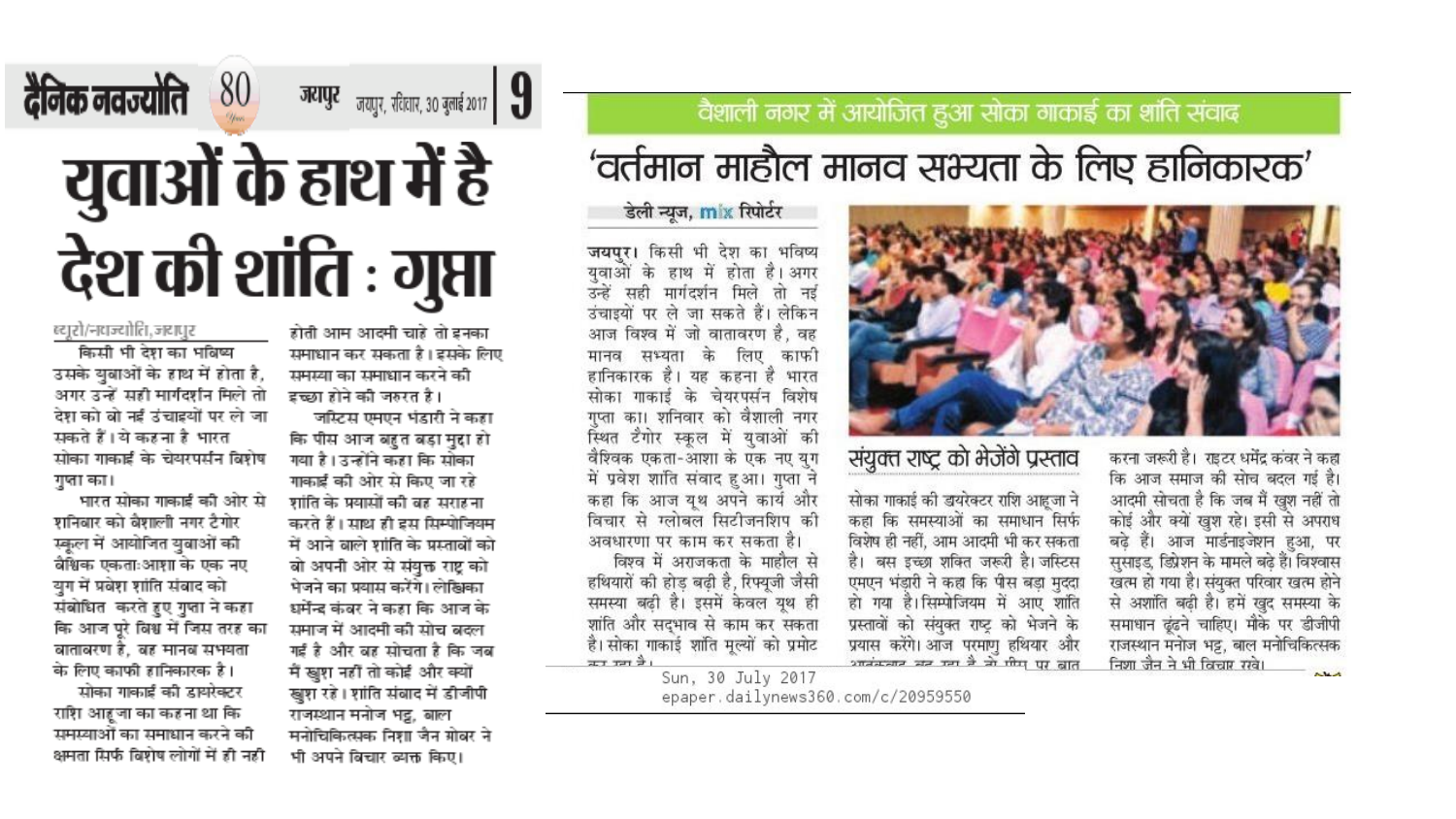# ा सोका गाकाई के शांति संवाद में उभरा वसुधैव कुटुम्बकम् का भाव ग्लोबल सिटीजनशिप पर फोकस करें युवा

सिटीजन 07

#### पत्रिका न्यूज़ नेटवर्क

जयपुर . रविवार

30.07.2017

rajasthanpatrika.com

जयपुर. किसी भी देश का भविष्य उसके युवाओं के हाथ में होता है। सही मार्गेदर्शन मिले तो देश को वे नई ऊंचाइयों पर ले जा सकते हैं। यह कहना है भारत सोका गाकाई के चैयरपर्सन विशेष गुप्ता का। वह शनिवार शाम वैशालीनगर स्थित टैगोर स्कूल में भारत सोका गाकाई की ओर से 'युवाओं की वैश्विक एकता : आशा के एक नए युग में प्रवेश' विषयक शांति संवाद को संबोधित कर रहे थे। उन्होंने कहा कि आज पूरे विश्व में जिस तरह का वातावरण है, वह मानव सभ्यता के लिए खतरनाक है। दाइसाकू इकेदा का मानना है कि युवा कार्य व विचार से ग्लोबल सिटोंजनशिप की अवधारणा पर काम कर सकते हैं। विश्व में हथियारों की होड बढ रही है। इससे रिफ्यूजी की समस्या भी बढ़ रही है। युवाओं की सकारात्मक सोच से शांति-सद्भाव पर काम हो सकता है।

### मंत्रजाप पर फोकस

डीजीपी मनोज भट्ट ने मंत्र जाप पद्धति की उपयोगिता पर प्रकाश



शांति संवाद कार्यक्रम में उपस्थित अतिथि।

sunday

### सीमा विस्तार के कारण अशांति

न्यायाधीश एमएन भंडारी ने कहा कि परमाणु हथियारों का जिस तरह विस्तार हो रहा है. आतंकवाद बढ रहा है. उसके मददेनज़र शांति के बारे में बात करने की जरूरत है। सबसे बड़ा मुददा सीमाओं का है। हर देश अपनी सीमाओं का विस्तार करना चाहता है. जिससे अशांति फैल रही है।

डाला। उन्होंने कहा कि दो दिन बाद पुलिस मुखिया की जिम्मेदारी से मुक्त होने के बाद वापस इस पद्धति पर फोकस करेंगे।

### मैं खुश नहीं, तो वह क्यों रहे

जानी-मानी लेखक धर्मेन्द्र कंवर ने कहा कि समाज में आज व्यक्ति की सोच संकुचित हो गई है। वह सोचता है कि मैं खुश नहीं तो दूसरा खुश क्यों रहे। इससे अपराध व महिलाओं पर अत्याचार के मामले बढ़ रहे हैं। लोग चाहते हैं कि अपनी समस्याओं के हल

### आम आदमी भी सक्षम

सोका गाकाई की डायरेक्टर राशि आहजा ने कहा कि समस्याओं के समाधान की क्षमता केवल विशेष लोगों में ही नहीं होती. आम

भी दूसरे खोजें। आधुनिकीकरण तो हुआ है लेकिन सुसाइड, डिप्रेशन के मामले भी बढ़े हैं। एक-दूसरे पर विश्वास खत्म होता जा रहा है। संयुक्त परिवार समाप्त होने से युवाओं को सही संस्कार नहीं मिल पा रहे हैं। इस कारण भी शांति गायब हो रही है।

### आदमी भी समाधान कर सकता है। शांति संवाद में बाल मनोचिकित्सक निशा जैन ग्रोवर ने भी विचार व्यक्त किए।

### इकेदा का विजन शांति संवाद

राजस्थान पत्रिका

rajasthanpatrika.com

भारत सोका गाकाई (बीएसजी) सोका गाकाई इंटरनेशनल (एसजीआई) की भारत में शाखा है। अपने मेंटर दाइसाकू इकेदा के विश्व शांति के विजन के साथ देश के विभिन्न शहरों में शांति संवाद का आयोजन कर रही है। इसी क्रम में भारत सोका गाकाई की ओर से यहां शांति संवाद का आयोजन किया।

### हर साल शांति प्रस्ताव

एसजीआई के अध्यक्ष दाइसाक् इकेदा की ओर से हर साल संयुक्त राष्ट संघ को दिएव शांति के लिए शांति प्रस्ताव भेज रहे हैं। उनके इस शांति संवाद में दिश्व शांति के लिए परमाणु हथियारों की समाप्ति, शरणार्थियों के लिए बेहतर सुविधा, वसुधैव कुटुम्ब्कम् की तर्ज पर एक दिस्व की परिकल्पना और पर्यावरण संरक्षण सहित विभिन्न विचारों को समाहित किया है। डकेदा के शांति प्रस्तावों में से अधिकांश की पालना संयुक्त राष्ट्र संघ की ओर से कराई जा रही है।